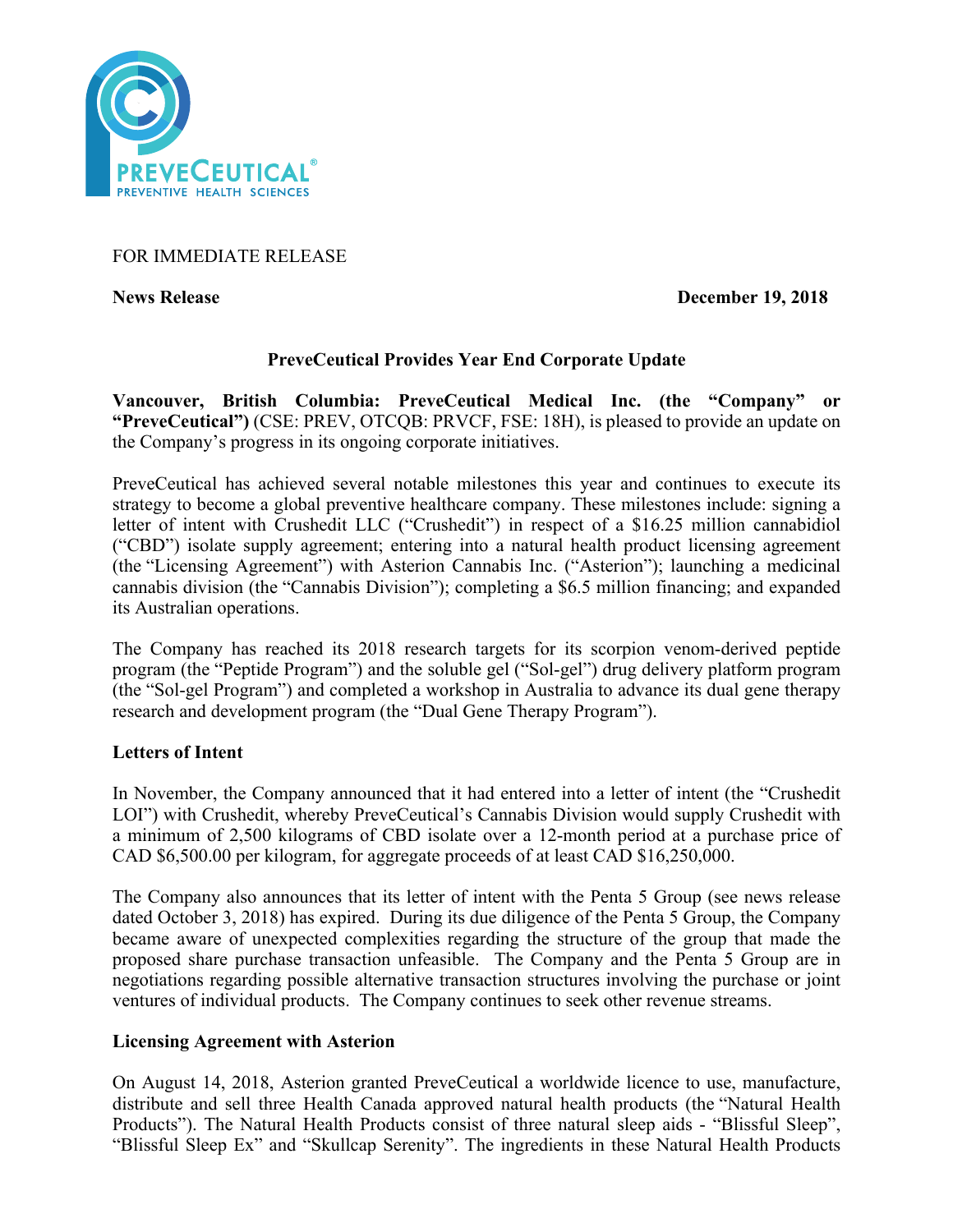have traditionally been used in herbal medicine to aid sleep and relieve anxiety and pain. All of the Natural Health Products have undergone thorough testing and meet or exceed the requirements of the European Pharmacopoeia and Health Canada. The Company plans to begin manufacturing the Natural Health Products and selling them in retail pharmacies, health-conscious stores as well as on the Company's website.

## **Cannabis Division**

The Cannabis Division is responsible for bringing medicinal cannabis-based products (the "Medicinal Cannabis Products") developed by the Company to market and overseeing the Company's Sol-gel Program and its resultant formulations. Through the sale of the Medicinal Cannabis Products, the Company aims to help consumers address a number of ailments, including chronic pain, epilepsy, anxiety disorders and more. Moving forward, the Cannabis Division will seek out additional cannabis products and technologies for the Company to commercialise, ranging from transdermal patches and topical creams to capsules and novel methods of administering the medicinal cannabis.

## **Financing**

On June 29, 2018, the Company closed a non-brokered private placement of 130,799,750 units (the "Units") at a price of \$0.05 per Unit for gross proceeds of \$6,539,988. The proceeds will be used to fund the Company's research and development programs and for general working capital purposes.

#### **Australian Operations**

#### *Expanded Operations and Aurora Cannabis Inc. Shipments*

The Company expanded its operations and incorporated an Australian subsidiary, PreveCeutical (Australia) Pty Ltd. The decision to expand its Australian operations was influenced by Australia's strong foundation of academic and clinical research, as well as the Australian research and development tax incentives.

The Company conducts its research and development programs in Australia, and after successfully applying for and receiving the necessary permits, PreveCeutical arranged for two deliveries of medicinal cannabis from Canada by Aurora to the Pharmacy Australia Centre of Excellence at the University of Queensland for use in the Sol-gel Program.

#### *The Sol-Gel Program*

By applying the Sol-gel technology to cannabis, the Company intends to develop therapies for relief from a range of symptoms, including pain, inflammation, anxiety, seizures and neurological disorders. The advantages of Sol-gels over conventional liquid nasal sprays include: longer therapeutic effects, reduced dosage requirements and reduced negative side effects, such as irritation.

This year the Sol-gel Program included the preparation of Sol-gel formulations containing fixed CBD:THC concentrations, which, when sprayed using the Company's custom applicator, will be able to safely and consistently deliver CBD:THC to the central nervous system in predefined ratios. This will enable the development of Medicinal Cannabis Products tailored for a broad range of ailments and diseases; optimising the conditions for extracting cannabinoids from the five cannabis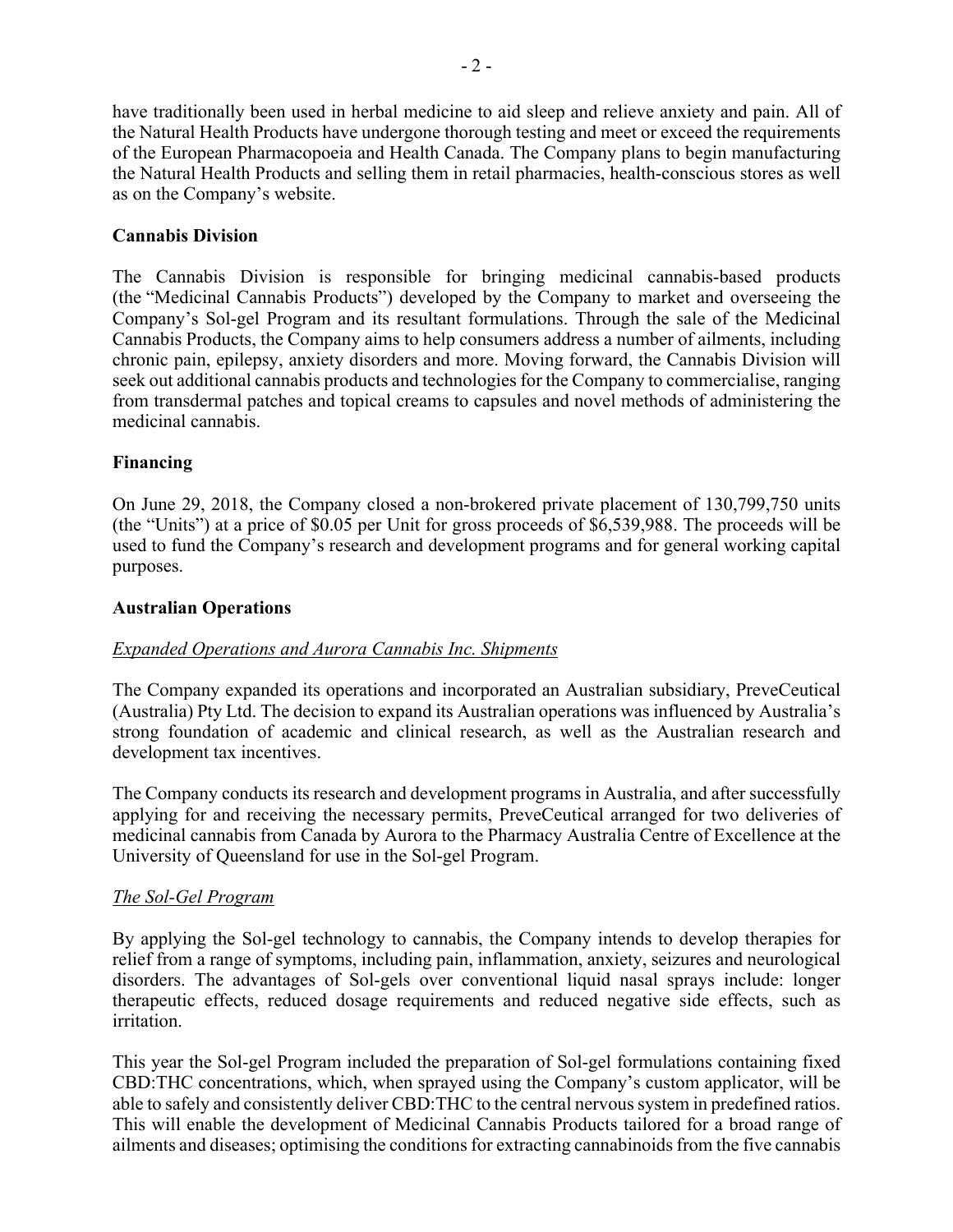strains provided by the Company's licensed producer (LP) partner, Aurora; and developing the Company's custom Sol-gel applicator.

In September and November, the Company optimised a proprietary extraction protocol, developed an optimised protocol to convert phytocannabinoids from all five of the Company's cannabis strains from their acid to neutral forms, and announced encouraging results from its Sol-gel applicator trials for achieving direct nose-to-brain delivery in an adult human nasal cast.

Traditional liquid nasal sprays are not retained in the nasal cavity for any appreciable time, and are only capable of generating random spray and deposition. In contrast, the Company's Sol-gel Applicator generates a precise spray profile that directs the Sol-gel formulation high into the upper nasal cavity where it remains following rapid gelation. This is an important development, as the region targeted by the Sol-gel is adjacent to the olfactory epithelium which serves as a direct passage for molecules into the brain.

#### *Dual Gene Therapy Research Program*

In October, PreveCeutical's research team at the University of Queensland, held a two-day intensive workshop (the "Workshop"), which brought together leading scientific teams from the QIMR Berghofer Medical Research Institute in Brisbane and Murdoch University in Perth (the "Teams") to collaborate on PreveCeutical's Dual Gene Therapy Program, which is intended to address the increasing prevalence of obesity and diabetes using smart siRNA and tissue targeted bio-responsive delivery systems.

The primary objectives of the Workshop were to share key data derived to-date from gene engineering, delivery system design and synthesis and their evaluation in cellular models of diabetes and obesity. The Teams assessed and resolved potential assay bottlenecks, paving the way for high throughput screening of smart siRNA candidate libraries, which is anticipated to expedite the Program's progress.

During the Workshop, the Teams created a 10 to 12 month plan aimed at successfully concluding the current phase of the Dual Gene Therapy Program by demonstrating proof-of-concept in the delivery of smart siRNAs and effective in-cell modulation of a key biomarker implicated in diabetes and obesity.

Once the current phase of the Dual Gene Therapy Program is complete, it will move to the final phase where the safety and efficacy of the primary smart siRNA-delivery system constructs will be evaluated in preclinical models of diabetes and obesity.

#### *The Peptide Program*

Phase 1 of the Peptide Program yielded promising results, as PreveCeutical's research team identified eight peptide candidates for the Company's future Nature Identical™ peptide therapeutics, which are intended to treat, regulate and prevent cancer progression.

Phase 2 of the Peptide Program is now underway, as the Company works to re-design the peptides, with the goal of enhancing their biostability, while maintaining their potency during screening against well-characterised and defined targets associated with brain cancer. In Phase 3, the Company will begin to screen the peptides in cell-based cancer models.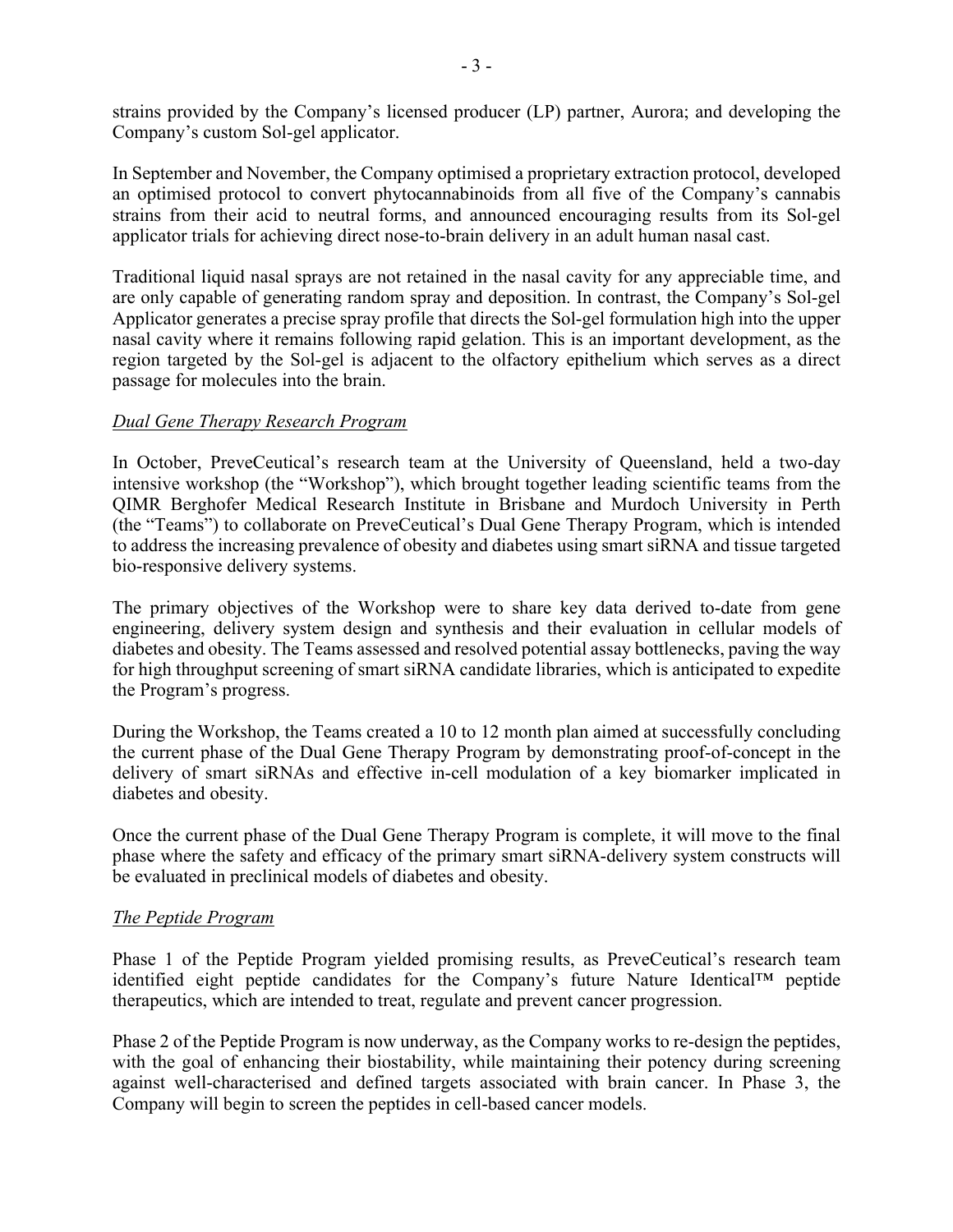#### **About PreveCeutical**

PreveCeutical is a health sciences company that develops innovative options for preventive and curative therapies utilizing organic and nature identical products.

PreveCeutical aims to be a leader in preventive health sciences and currently has five research and development programs, including: dual gene therapy for curative and prevention therapies for type 2 diabetes and obesity; a Sol-gel drug delivery program; Nature Identical™ peptides for treatment of various ailments; non-addictive analgesic peptides as a replacement to the highly addictive analgesics such as morphine, fentanyl and oxycodone; and a therapeutic product for treating athletes who suffer from concussions (mild traumatic brain injury).

PreveCeutical sells CELLB9®, an Immune System Booster. CELLB9® is an oral solution containing polarized and potentiated essential minerals extracted from a novel peptide obtained from Caribbean Blue Scorpion venom. This product is available on the Company's website.

For more information about PreveCeutical, please visit www.PreveCeutical.com, follow us on Twitter: http://twitter.com/PreveCeuticals and Facebook: www.facebook.com/PreveCeutical.

#### *On Behalf of the Board of Directors*

*"Stephen Van Deventer"* Chairman, CEO and President

#### *For further information, please contact:*

Deanna Kress Director of Corporate Communications & Investor Relations +1-778-999-6063 deanna@PreveCeutical.com

#### *Forward-Looking Statements:*

This news release contains forward-looking statements and forward-looking information (collectively, "forwardlooking statements") within the meaning of applicable Canadian and U.S. securities legislation, including the United States *Private Securities Litigation Reform Act of 1995*. All statements in this news release that are not purely historical are forward-looking statements and include statements regarding beliefs, plans, expectations and orientations regarding the future including, without limitation, the ability of the Company to enter into a definitive supply agreement with Crushedit and to supply CBD isolate thereunder, manufacture and sell the Natural Health Products and to develop and bring its Medicinal Cannabis Products to market; the efficacy of the Company's products, generally, matters related to the Company's current and planned research and development programs, including, the Sol-Gel Program, the Dual Gene Therapy Program and the Peptide Program; the Company's use of the proceeds of the Financing; the Company's anticipated business plans; and its prospect of success in executing its proposed plans. Often, but not always, forward-looking statements can be identified by words such as "plans", "expects", "may", "intends", "anticipates", "believes", "proposes" or variations of such words including negative variations thereof and phrases that refer to certain actions, events or results that may, could, would, might or will occur or be taken or achieved. Forward looking statements are based on certain assumptions regarding the Company, including expected results from research and development activities and that the Company will be able to obtain the financing required to carry out its planned future activities, retain and attract qualified research personnel and obtain and/or maintain the necessary intellectual property rights it needs to carry out its future business activities. Actual results could also differ from those projected in any forward-looking statements due to numerous factors including, risks and uncertainties relating to, complexities and delays in connection with research and development activities and the actual results of research and development activities; and the inability of the Company to, among other things, manufacture the Natural Health Products and supply the CBD isolate, obtain any required governmental, regulatory or stock exchange approvals, permits, consents or authorizations required, including Canadian Securities Exchange acceptance of any